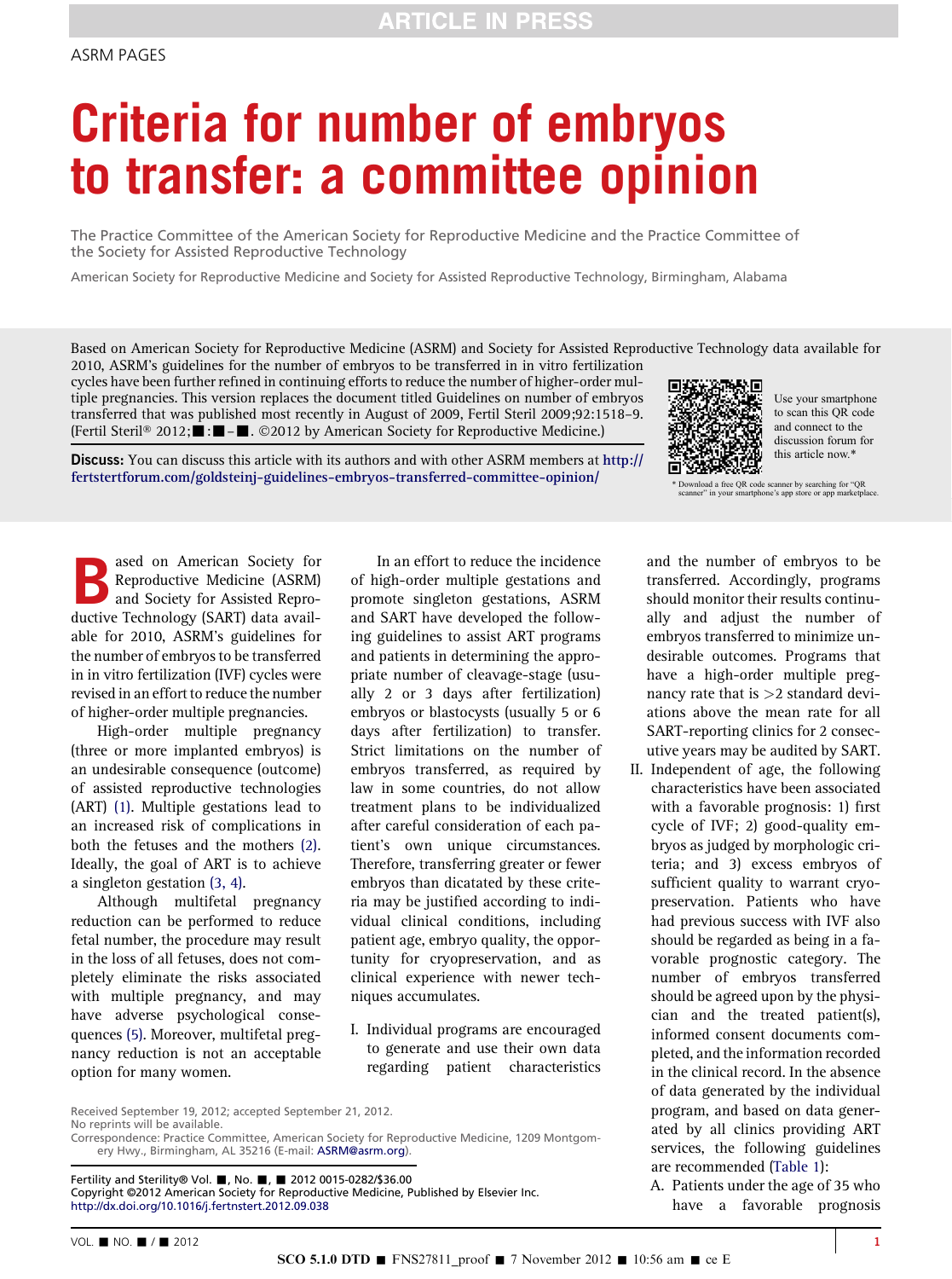## **ARTICLE IN PRESS**

### <span id="page-1-0"></span>TABLE 1

Recommended limits on the numbers of embryos to transfer.

| Prognosis                                                                   | Age (y) |           |           |           |
|-----------------------------------------------------------------------------|---------|-----------|-----------|-----------|
|                                                                             | $35$    | $35 - 37$ | $38 - 40$ | $41 - 42$ |
| Cleavage-stage embryos <sup>a</sup><br>Favorable <sup>b</sup><br>All others | $1 - 2$ |           |           |           |
| Blastocysts <sup>a</sup><br>Favorableb<br>All others                        |         |           |           |           |

<sup>a</sup> See text for more complete explanations. Justification for transferring one additional embryo more than the recommended limit should be clearly documented in the patient's medical record.<br><sup>b</sup> Favorable = first cycle of

Practice Committee. Pharmacogenetic approach to male infertility. Fertil Steril 2012.

should be offered a single-embryo transfer and no more than two embryos (cleavage stage or blastocyst) should be transferred [\(4, 6](#page-2-0)). If two embryos are transferred, the patient(s) must be counseled regarding the risks of multifetal pregnancy and the counseling should be documented in the patient's permanent medical record.

- B. For patients between 35 and 37 years of age who have a favorable prognosis, no more than two cleavagestage embryos should be transferred. All others in this age group should have no more than three cleavagestage embryos transferred. If extended culture is performed, no more than two blastocysts should be transferred to women in this age group.
- C. For patients between 38 and 40 years of age who have a favorable prognosis, no more than three cleavagestage embryos or two blastocysts should be transferred. All others in this age group should have no more than four cleavage-stage embryos or three blastocysts transferred.
- D. For patients 41–42 years of age, no more than five cleavage-stage embryos or three blastocyts should be transferred.
- E. In each of the above age groups, for patients with two or more previous failed fresh IVF cycles or a less favorable prognosis, one additional embryo may be transferred according to individual circumstances. The patient must be counseled regarding the risks of multifetal pregnancy. Both the counseling and the justification for exceeding the recommended limits must be documented in the patient(s)'s permanent medical record.
- F. In women >43 years of age, there are insufficient data to recommend a limit on the number of embryos to transfer.
- G. In donor-egg cycles, the age of the donor should be used to determine the appropriate number of embryos to transfer, but when the donor is <35 years of age single embryo transfer should be strongly considered.
- H. In frozen-embryo transfer cycles, the number of goodquality thawed embryos transferred should not exceed the recommended limit on the number of fresh embryos transferred for each age group.

III. Because not all oocytes may fertilize when gamete intrafallopian transfer is performed, one more oocyte than embryo may be transferred for each prognostic category [\(7\)](#page-2-0).

Acknowledgments: This report was developed under the direction of the Practice Committee of the American Society for Reproductive Medicine as a service to its members and other practicing clinicians. Although this document reflects appropriate management of a problem encountered in the practice of reproductive medicine, it is not intended to be the only approved standard of practice or to dictate an exclusive course of treatment. Other plans of management may be appropriate, taking into account the needs of the individual patient, available resources, and institutional or clinical practice limitations. The Practice Committee and the Board of Directors of the American Society for Reproductive Medicine have approved this report.

This document was reviewed by ASRM members and their input was considered in the preparation of the final document. The following members of the ASRM Practice Committee participated in the development of this document. All Committee members disclosed commercial and financial relationships with manufacturers or distributors of goods or services used to treat patients. Members of the Committee who were found to have conflicts of interest based on the relationships disclosed did not participate in the discussion or development of this document.

Samantha Pfeifer, M.D.; Marc Fritz, M.D.; Jeffrey Goldberg, M.D.; Roger Lobo, M.D.; R. Dale McClure, M.D.; Michael Thomas, M.D.; Eric Widra, M.D.; Glenn Schattman, M.D.; Mark Licht, M.D.; John Collins, M.D.; Marcelle Cedars, M.D.; Catherine Racowsky, PhD.; Michael Vernon, M.D.; Owen Davis, M.D.; Kurt Barnhart, M.D., M.S.C.E.; Clarisa Gracia, M.D., M.S.C.E.; William Catherino, M.D., Ph.D.; Robert Rebar, M.D.; Andrew La Barbera, Ph.D.

#### **REFERENCES**

1. Society for Assisted Reproductive Technology, American Society for Reproductive Medicine. Assisted reproductive technology in the United States: 2010 results generated from the American Society for Reproductive Medicine/Society for Assisted Reproductive Technology Registry. Available at:[https://www.sartcorsonline.](https://www.sartcorsonline.com/rptCSR_PublicMultYear.aspx%3fClinicPKID%3d0) [com/rptCSR\\_PublicMultYear.aspx?ClinicPKID](https://www.sartcorsonline.com/rptCSR_PublicMultYear.aspx%3fClinicPKID%3d0)=[0](https://www.sartcorsonline.com/rptCSR_PublicMultYear.aspx%3fClinicPKID%3d0). Last accessed September 27, 2012.